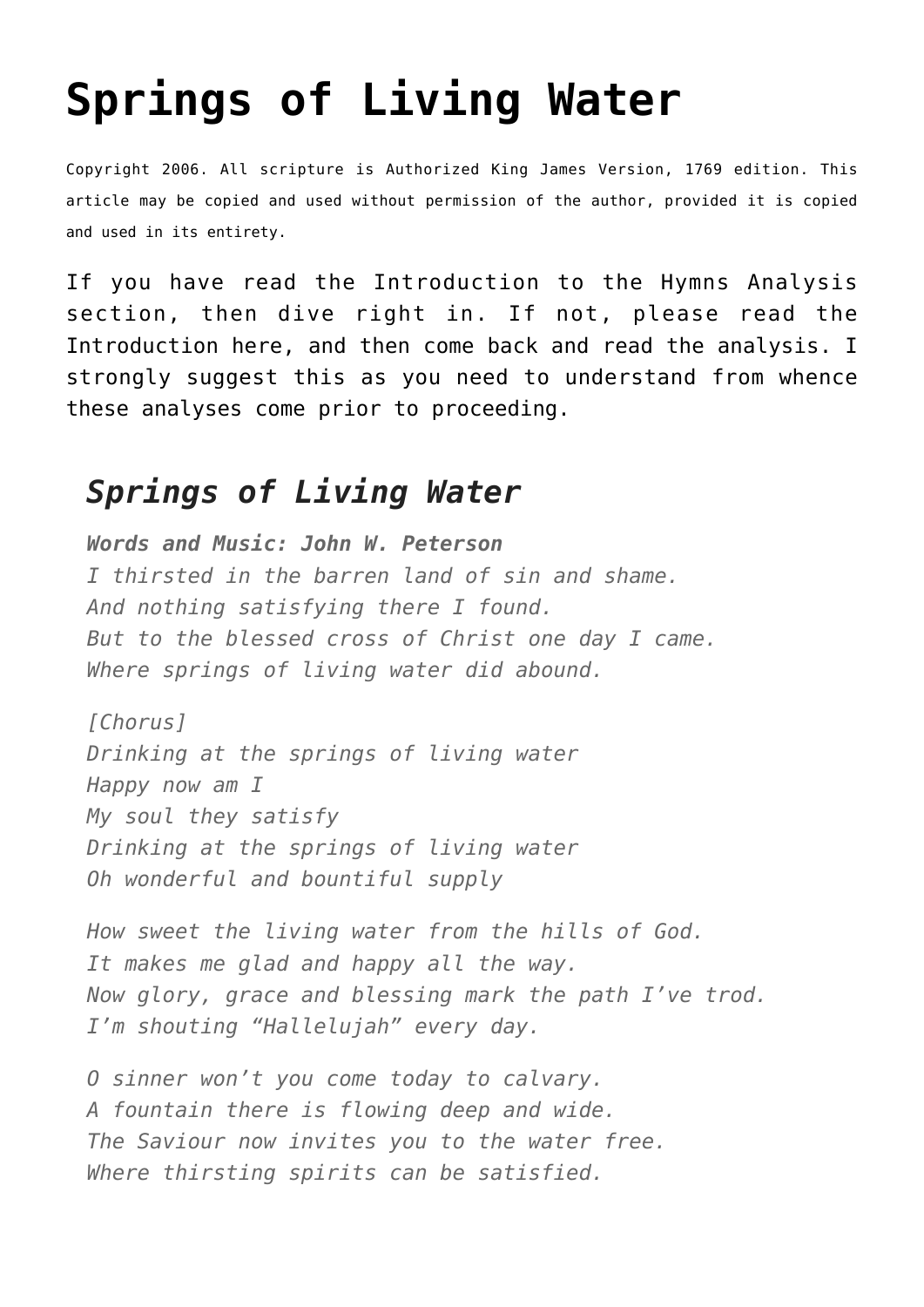One of the first things to note about this particular hymn is the chorus. It is unfortunate that the chorus states what it does as it is probably the most egregious error of the hymn. The chorus is as follows:

*Drinking at the springs of living water. Happy now am I. My soul they satisfy. Drinking at the springs of living water. Oh wonderful and bountiful supply.*

Now, the Scripture is quite plain about salvation and the analogy to living water. The clearest and most familiar statement the Lord Jesus made about living water is found in John, chapter four when He spoke to the Samaritan woman at the well in Sychar.

Jesus answered and said unto her, If thou knewest the gift of God, and who it is that saith to thee, Give me to drink; thou wouldest have asked of him, and he would have given thee living water. The woman saith unto him, Sir, thou hast nothing to draw with, and the well is deep: from whence then hast thou that living water? Art thou greater than our father Jacob, which gave us the well, and drank thereof himself, and his children, and his cattle? Jesus answered and said unto her, Whosoever drinketh of this water shall thirst again: But whosoever drinketh of the water that I shall give him shall never thirst; but the water that I shall give him shall be in him a well of water springing up into everlasting life. *(John 4:10-14)*

Notice particularly what the Lord Jesus Christ told the Samaritan woman about the living water He had to offer.

Whosoever drinketh of this water shall thirst again: But whosoever drinketh of the water that I shall give him shall never thirst; but the water that I shall give him shall be in him a well of water springing up into everlasting life.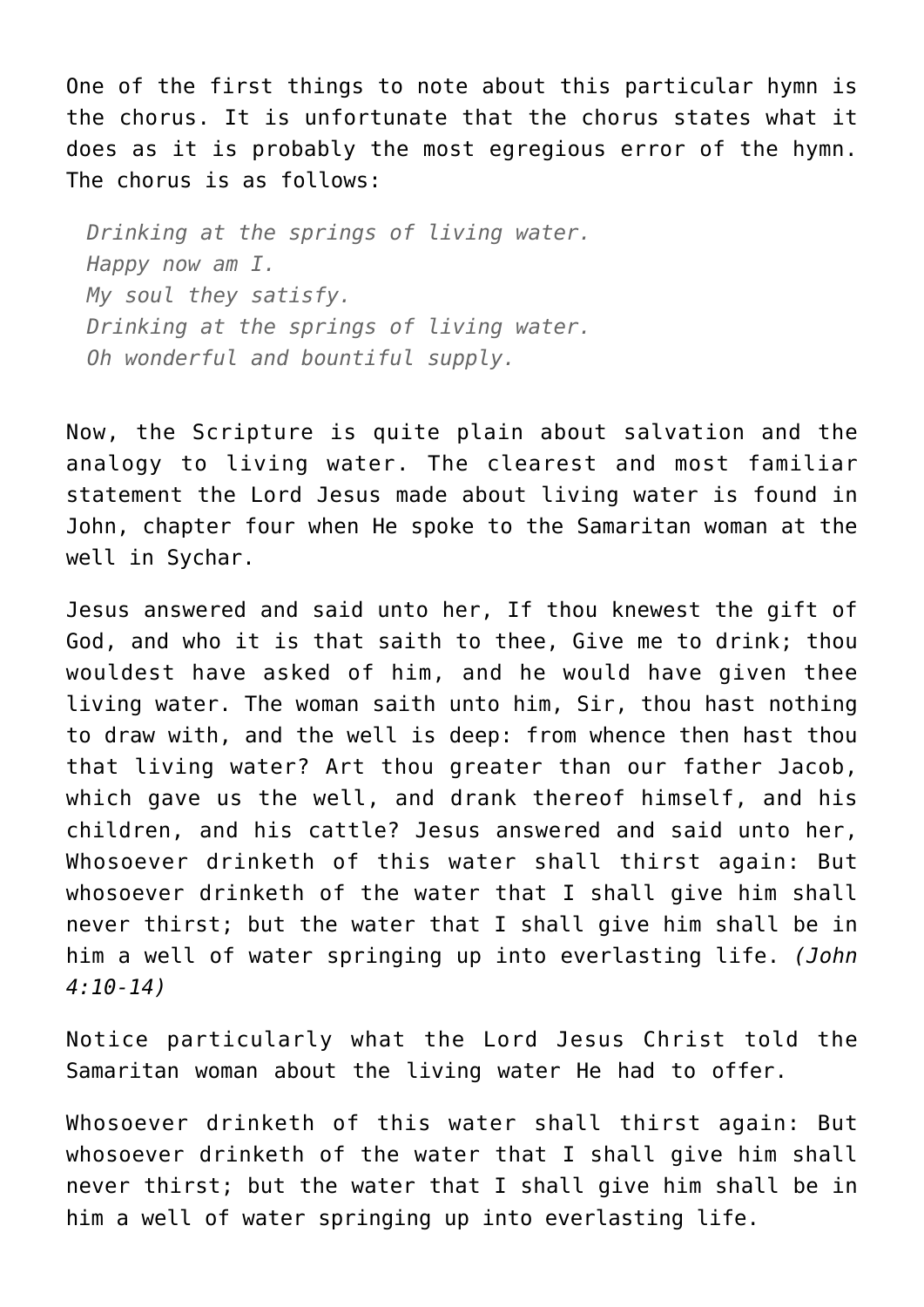It seems quite clear to me that this hymn is contradicting what the Lord Jesus expressly and plainly stated about the living water He gives to anyone who will come to Him for salvation. The hymn states plainly in every chorus that the individual continues to go back to the "springs of living water," and drinks again and again. However, the Lord Jesus Christ said that the condition of the born-again believer is such that they will never thirst, as the living water He gives is in them, and springs up in them and they can never thirst again. Hence, there is no need to drink the living water again. Once is sufficient for all time and eternity.

This, of course, speaks directly to the doctrine of the eternal security of the believer, which is now contradicted by this hymn which continuously states that the singer of the hymn must go back to drink again and again. Hence, the hymn teaches there is no eternal security of the believer. This is plainly unscriptural and opposed to the doctrine of salvation clearly taught in Scripture.

In the last day, that great *day* of the feast, Jesus stood and cried, saying, If any man thirst, let him come unto me, and drink. He that believeth on me, as the scripture hath said, out of his belly shall flow rivers of living water. (But this spake he of the Spirit, which they that believe on him should receive: for the Holy Ghost was not yet *given*; because that Jesus was not yet glorified.) *(John 7:37-39)*

Now, I love the doctrine of the eternal security of the believer in Christ Jesus. Not because I can supposedly sin and have no eternal consequence for it. Rather, it is because it is based solely and strictly upon the work of Christ on the cross, and consequently, the believer's new birth by the Holy Ghost in Christ Jesus. In short, the doctrine of the eternal security of the believer glorifies the LORD God in that it makes every part of the work of salvation something that the LORD God does, and diminishes man's work to nothing. In fact, the only thing we can do in salvation is make a clear,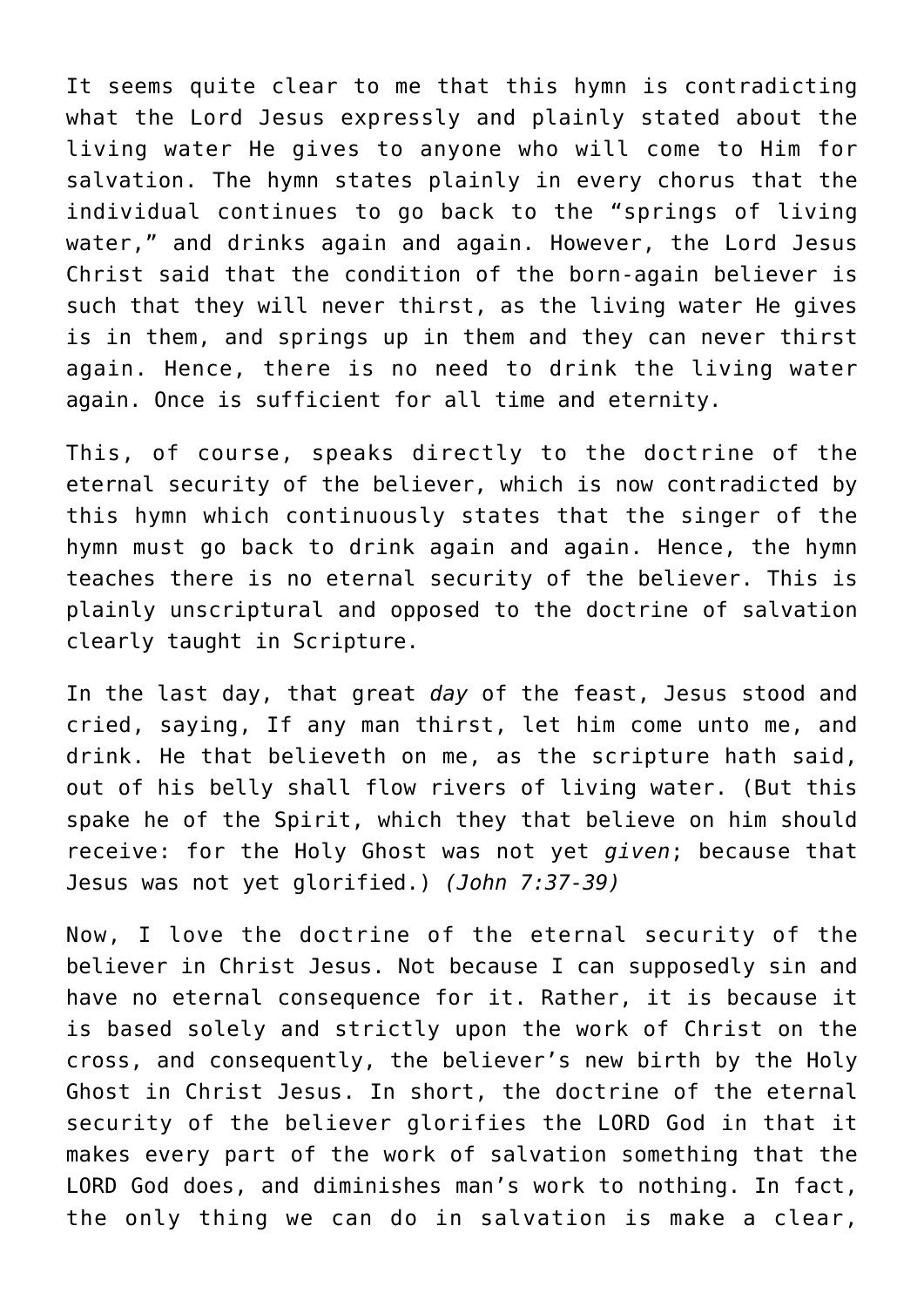conscious choice as to whom we will trust — ourselves, or the LORD God.

Now, the fact that a plain error exists should cause us to examine further the teaching of this hymn. If we do this, we should also notice that this hymn teaches that there are "springs" of living water which is plural. However, in Scripture, there is only one fountain, or spring of living water, which is singular, not plural.

And he shewed me a pure river of water of life, clear as crystal, proceeding out of the throne of God and of the Lamb. *(Revelation 22:1)*

Afterward he brought me again unto the door of the house; and, behold, waters issued out from under the threshold of the house eastward: for the forefront of the house *stood toward* the east, and the waters came down from under from the right side of the house, at the south *side* of the altar. Then brought he me out of the way of the gate northward, and led me about the way without unto the utter gate by the way that looketh eastward; and, behold, there ran out waters on the right side. *(Ezekiel 47:1-2)*

The above verses demonstrate very plainly that there exists only one source of living water, and only one spring — that is the River of Life that flows from the throne of God. Interestingly, this spring is of such abundance that it is referred to as "rivers of waters" in the same way that Jeremiah stated that "rivers of waters" flowed from his eyes, meaning that there is water in abundance. Moreover, this river that flows from the throne of God is shown to continue to grow in abundance in Ezekiel until it became a river that could not be passed over.

Of course, the parallel here is that the living water the Lord imparts in salvation is of such abundance that it is sufficient for everyone, at every time in the entire history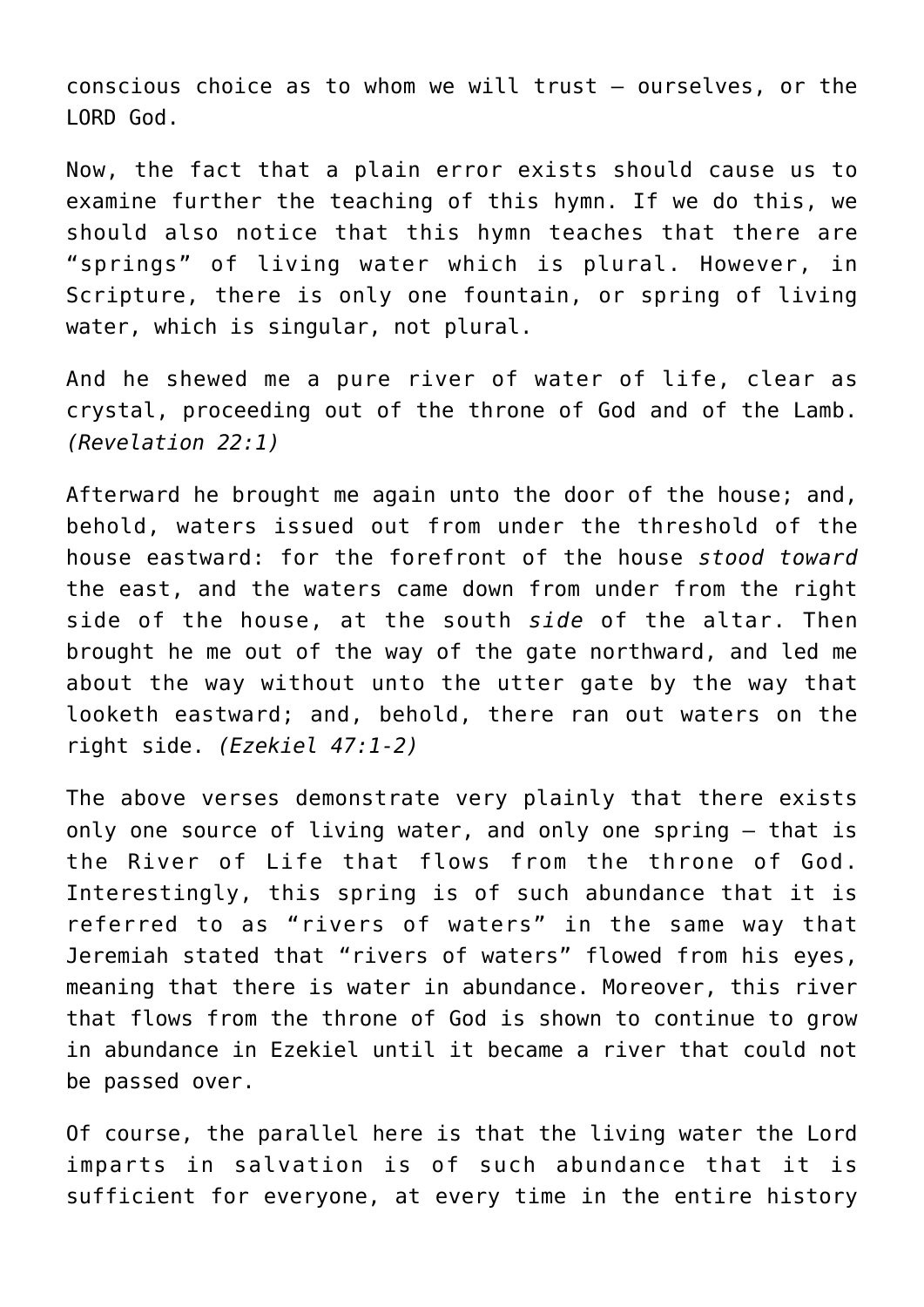of the earth, from beginning to the end. Indeed, the salvation of the Lord is infinite in its abundance and when we are bornagain, we have that living water imparted to us so that it abides in us permanently, and we never have need to drink of it again. Thus, we are eternally secure in Christ, and are already partakers of the river of life. Hence, the Scripture teaches us that we have a single source for our eternal salvation, and that in abundance, which is contradictory to this hymn.

The last issue of this hymn is its focus. Plainly, our music ought to glorify the LORD God and all he has done. Hymns ought not focus on our pleasure, or how well we do, but should humbly, and joyfully acknowledge the holiness, judgement, lovingkindness, mercy and grace of the Lord. In this the Scripture is also plain.

Thus saith the LORD, Let not the wise *man* glory in his wisdom, neither let the mighty *man* glory in his might, let not the rich *man* glory in his riches: But let him that glorieth glory in this, that he understandeth and knoweth me, that I *am* the LORD which exercise lovingkindness, judgment, and righteousness, in the earth: for in these *things* I delight, saith the LORD. *(Jeremiah 9:23-24)*

If we examine the lyrics of the hymn without the intervening chorus and music we should be able to perceive the tone and focus of the hymn.

*I thirsted in the barren land of sin and shame. And nothing satisfying there I found. But to the blessed cross of Christ one day I came. Where springs of living water did abound. How sweet the living water from the hills of God. It makes me glad and happy all the way. Now glory, grace and blessing mark the path I've trod. I'm shouting "Hallelujah" every day. O sinner won't you come today to calvary.*